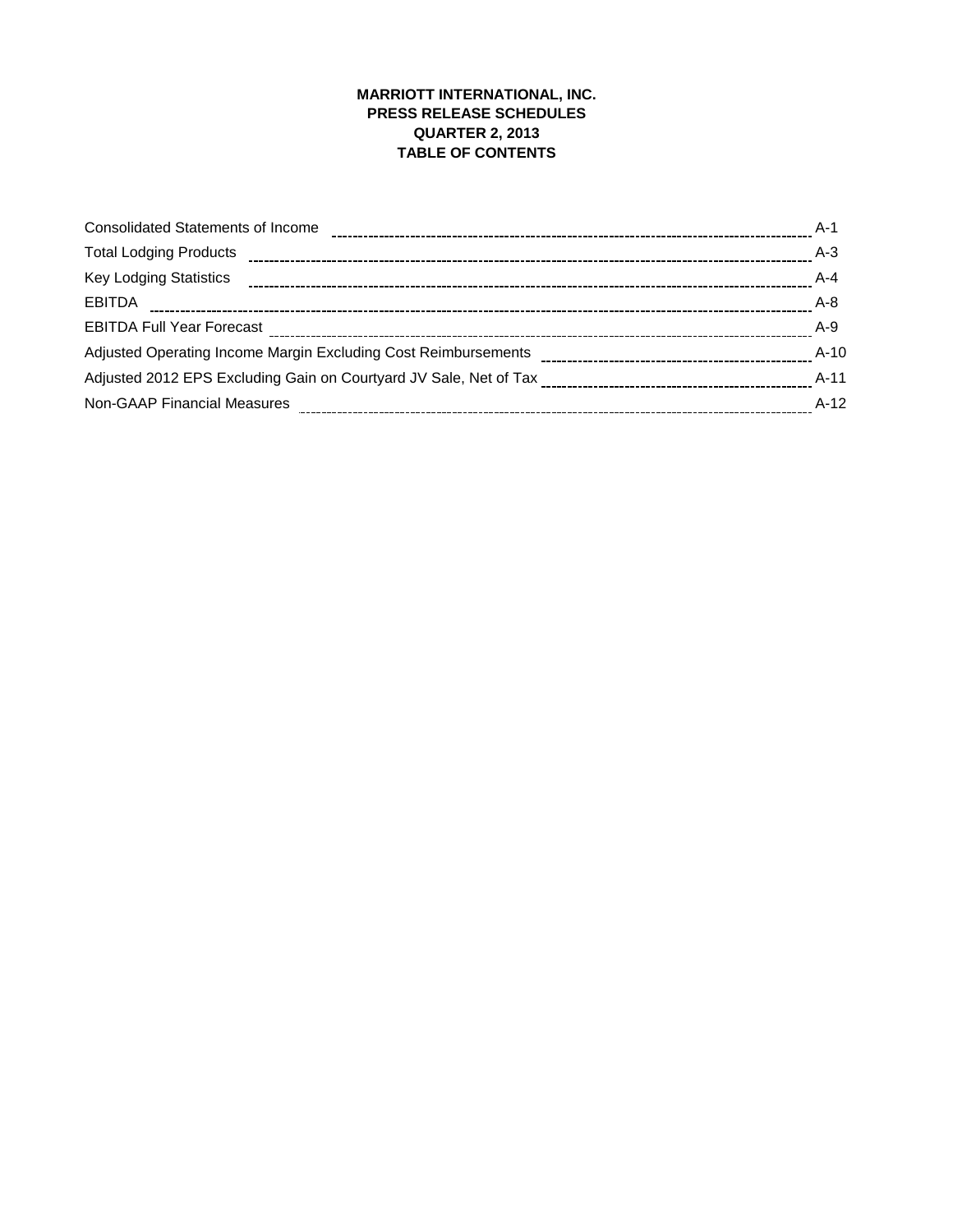### **MARRIOTT INTERNATIONAL, INC. CONSOLIDATED STATEMENTS OF INCOME SECOND QUARTER 2013 AND 2012**

(in millions, except per share amounts)

|                                                                 | 91 Days Ended<br>June 30, 2013 <sup>1</sup> |    | 84 Days Ended<br>June 15, 2012 <sup>1</sup> | Percent<br>Better/<br>(Worse) |
|-----------------------------------------------------------------|---------------------------------------------|----|---------------------------------------------|-------------------------------|
| <b>REVENUES</b>                                                 |                                             |    |                                             |                               |
| Base management fees                                            | \$<br>166                                   | \$ | 141                                         | 18                            |
| Franchise fees                                                  | 177                                         |    | 145                                         | 22                            |
| Incentive management fees                                       | 64                                          |    | 56                                          | 14                            |
| Owned, leased, corporate housing and other revenue <sup>2</sup> | 246                                         |    | 264                                         | (7)                           |
| Cost reimbursements <sup>3</sup>                                | 2,610                                       |    | 2,170                                       | 20                            |
| <b>Total Revenues</b>                                           | 3,263                                       |    | 2,776                                       | 18                            |
| <b>OPERATING COSTS AND EXPENSES</b>                             |                                             |    |                                             |                               |
| Owned, leased and corporate housing - direct <sup>4</sup>       | 195                                         |    | 203                                         | $\overline{4}$                |
| Reimbursed costs                                                | 2,610                                       |    | 2,170                                       | (20)                          |
| General, administrative and other <sup>5</sup>                  | 179                                         |    | 160                                         | (12)                          |
| <b>Total Expenses</b>                                           | 2,984                                       |    | 2,533                                       | (18)                          |
| <b>OPERATING INCOME</b>                                         | 279                                         |    | 243                                         | 15                            |
| Gains and other income <sup>6</sup>                             | 10                                          |    | 5                                           | 100                           |
| Interest expense                                                | (29)                                        |    | (34)                                        | 15                            |
| Interest income                                                 | 5                                           |    | 3                                           | 67                            |
| Equity in losses <sup>7</sup>                                   | (2)                                         |    | (8)                                         | 75                            |
| <b>INCOME BEFORE INCOME TAXES</b>                               | 263                                         |    | 209                                         | 26                            |
| Provision for income taxes                                      | (84)                                        |    | (66)                                        | (27)                          |
| <b>NET INCOME</b>                                               | \$<br>179                                   | \$ | 143                                         | 25                            |
| <b>EARNINGS PER SHARE - Basic</b>                               |                                             |    |                                             |                               |
| Earnings per share                                              | \$<br>0.58                                  | \$ | 0.44                                        | 32                            |
| <b>EARNINGS PER SHARE - Diluted</b>                             |                                             |    |                                             |                               |
| Earnings per share                                              | \$<br>0.57                                  | \$ | 0.42                                        | 36                            |
| <b>Basic Shares</b>                                             | 306.7                                       |    | 327.9                                       |                               |
| <b>Diluted Shares</b>                                           | 314.0                                       |    | 338.0                                       |                               |

 $1 -$  Last year results were reported on a period basis. They have not been restated to a calendar basis. Accordingly, 2013 reflects 91 days versus 84 days in 2012.

<sup>2</sup> – Owned, leased, corporate housing and other revenue includes revenue from the properties we own or lease, termination fees, branding fees,

other revenue and revenue from our corporate housing business through our sale of that business on April 30, 2012.

3 – *Cost reimbursements* include reimbursements from properties for Marriott-funded operating expenses.

4 – *Owned, leased and corporate housing - direct* expenses include operating expenses related to our owned or leased hotels, including lease payments, pre-opening expenses and depreciation, plus expenses related to our corporate housing business through our sale of that business on April 30, 2012.

5 – *General, administrative and other* expenses include the overhead costs allocated to our segments, and our corporate overhead costs and general expenses.

<sup>6</sup> – Gains and other income includes gains and losses on the sale of real estate, note sales or repayments, the sale or other-than-temporary

impairment of joint ventures and investments, debt extinguishments, and income from cost method joint ventures.

7 – *Equity in losses* includes our equity in earnings or losses of unconsolidated equity method joint ventures.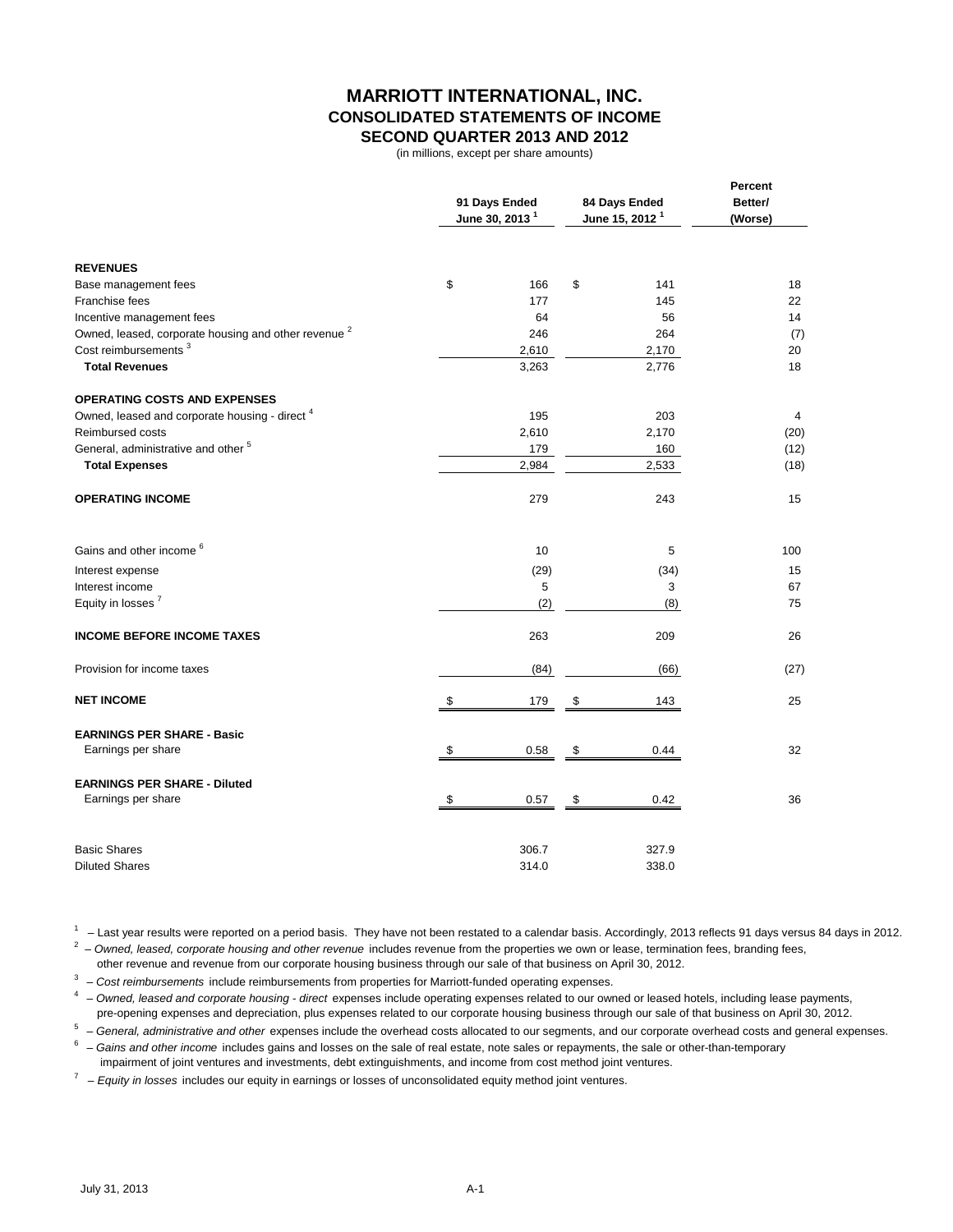# **MARRIOTT INTERNATIONAL, INC. CONSOLIDATED STATEMENTS OF INCOME SECOND QUARTER YEAR-TO-DATE 2013 AND 2012**

(in millions, except per share amounts)

|                                                                 |     | 184 Days Ended<br>June 30, 2013 <sup>1</sup> | 168 Days Ended<br>June 15, 2012 <sup>1</sup> | Percent<br>Better/<br>(Worse) |  |
|-----------------------------------------------------------------|-----|----------------------------------------------|----------------------------------------------|-------------------------------|--|
| <b>REVENUES</b>                                                 |     |                                              |                                              |                               |  |
| Base management fees                                            | \$  | 319                                          | \$<br>265                                    | 20                            |  |
| Franchise fees                                                  |     | 328                                          | 271                                          | 21                            |  |
| Incentive management fees                                       |     | 130                                          | 106                                          | 23                            |  |
| Owned, leased, corporate housing and other revenue <sup>2</sup> |     | 470                                          | 481                                          | (2)                           |  |
| Cost reimbursements <sup>3</sup>                                |     | 5,158                                        | 4,205                                        | 23                            |  |
| <b>Total Revenues</b>                                           |     | 6,405                                        | 5,328                                        | 20                            |  |
| <b>OPERATING COSTS AND EXPENSES</b>                             |     |                                              |                                              |                               |  |
| Owned, leased and corporate housing - direct <sup>4</sup>       |     | 383                                          | 398                                          | 4                             |  |
| <b>Reimbursed costs</b>                                         |     | 5,158                                        | 4,205                                        | (23)                          |  |
| General, administrative and other <sup>5</sup>                  |     | 359                                          | 307                                          | (17)                          |  |
| <b>Total Expenses</b>                                           |     | 5,900                                        | 4,910                                        | (20)                          |  |
| <b>OPERATING INCOME</b>                                         |     | 505                                          | 418                                          | 21                            |  |
| Gains and other income <sup>6</sup>                             |     | 13                                           | $\overline{7}$                               | 86                            |  |
| Interest expense                                                |     | (60)                                         | (67)                                         | 10                            |  |
| Interest income                                                 |     | 8                                            | $\overline{7}$                               | 14                            |  |
| Equity in losses <sup>7</sup>                                   |     | (2)                                          | (9)                                          | 78                            |  |
| <b>INCOME BEFORE INCOME TAXES</b>                               |     | 464                                          | 356                                          | 30                            |  |
| Provision for income taxes                                      |     | (149)                                        | (109)                                        | (37)                          |  |
| <b>NET INCOME</b>                                               | -\$ | 315                                          | \$<br>247                                    | 28                            |  |
| <b>EARNINGS PER SHARE - Basic</b>                               |     |                                              |                                              |                               |  |
| Earnings per share                                              | \$  | 1.02                                         | \$<br>0.75                                   | 36                            |  |
| <b>EARNINGS PER SHARE - Diluted</b>                             |     |                                              |                                              |                               |  |
| Earnings per share                                              | \$  | 0.99                                         | \$<br>0.72                                   | 38                            |  |
| <b>Basic Shares</b>                                             |     | 309.3                                        | 330.8                                        |                               |  |
| <b>Diluted Shares</b>                                           |     | 317.3                                        | 341.5                                        |                               |  |

 $1 -$  Last year results were reported on a period basis. They have not been restated to a calendar basis. Accordingly, 2013 reflects 184 days versus 168 days in 2012.

<sup>2</sup> – Owned, leased, corporate housing and other revenue includes revenue from the properties we own or lease, termination fees, branding fees,

other revenue and revenue from our corporate housing business through our sale of that business on April 30, 2012.

<sup>3</sup> – Cost reimbursements include reimbursements from properties for Marriott-funded operating expenses.

4 – *Owned, leased and corporate housing - direct* expenses include operating expenses related to our owned or leased hotels, including lease payments, pre-opening expenses and depreciation, plus expenses related to our corporate housing business through our sale of that business on April 30, 2012.

5 – *General, administrative and other* expenses include the overhead costs allocated to our segments, and our corporate overhead costs and general expenses.

<sup>6</sup> – Gains and other income includes gains and losses on the sale of real estate, note sales or repayments, the sale or other-than-temporary impairment of joint ventures and investments, debt extinguishments, and income from cost method joint ventures.

7 – *Equity in losses* includes our equity in earnings or losses of unconsolidated equity method joint ventures.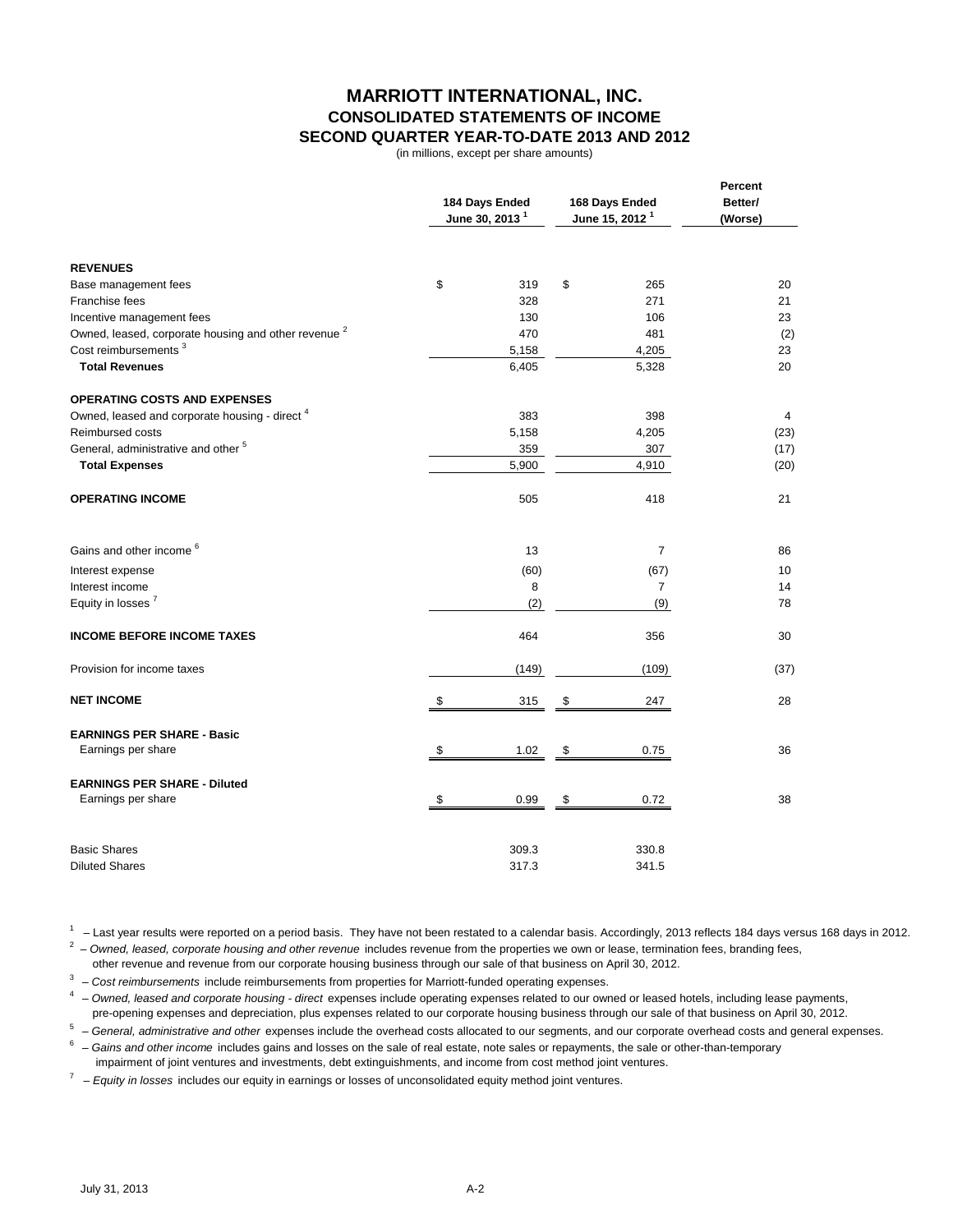# **MARRIOTT INTERNATIONAL, INC. TOTAL LODGING PRODUCTS**

|                                      |                         | <b>Number of Properties</b> |                      |                         | <b>Number of Rooms/Suites</b> |                      |
|--------------------------------------|-------------------------|-----------------------------|----------------------|-------------------------|-------------------------------|----------------------|
| <b>Brand</b>                         | <b>June 30,</b><br>2013 | <b>June 15,</b><br>2012     | vs. June 15,<br>2012 | <b>June 30,</b><br>2013 | <b>June 15,</b><br>2012       | vs. June 15,<br>2012 |
| <b>Domestic Full-Service</b>         |                         |                             |                      |                         |                               |                      |
| <b>Marriott Hotels</b>               | 348                     | 351                         | (3)                  | 140,626                 | 141,809                       | (1, 183)             |
| <b>Renaissance Hotels</b>            | 77                      | 80                          | (3)                  | 27,820                  | 29,229                        | (1,409)              |
| Autograph Collection                 | 26                      | 21                          | 5                    | 6,917                   | 6,223                         | 694                  |
| Gaylord Hotels                       | 5                       |                             | 5                    | 8,098                   |                               | 8,098                |
| <b>Domestic Limited-Service</b>      |                         |                             |                      |                         |                               |                      |
| Courtyard                            | 824                     | 808                         | 16                   | 115,733                 | 113,743                       | 1,990                |
| Fairfield Inn & Suites               | 689                     | 673                         | 16                   | 62,855                  | 60,981                        | 1,874                |
| SpringHill Suites                    | 301                     | 291                         | 10                   | 35,329                  | 34,144                        | 1,185                |
| Residence Inn                        | 612                     | 599                         | 13                   | 73,851                  | 72,294                        | 1,557                |
| <b>TownePlace Suites</b>             | 218                     | 202                         | 16                   | 21,630                  | 20,228                        | 1,402                |
| International                        |                         |                             |                      |                         |                               |                      |
| <b>Marriott Hotels</b>               | 208                     | 202                         | 6                    | 63,922                  | 62,033                        | 1,889                |
| Renaissance Hotels                   | 77                      | 75                          | $\overline{2}$       | 25,090                  | 24,231                        | 859                  |
| Autograph Collection                 | 13                      | 6                           | 7                    | 1,693                   | 676                           | 1,017                |
| Courtyard                            | 113                     | 108                         | 5                    | 22,119                  | 21,191                        | 928                  |
| Fairfield Inn & Suites               | 14                      | 13                          | 1                    | 1,716                   | 1,568                         | 148                  |
| SpringHill Suites                    | $\overline{2}$          | 2                           | $\overline{a}$       | 299                     | 299                           |                      |
| Residence Inn                        | 23                      | 22                          | 1                    | 3,229                   | 3,028                         | 201                  |
| <b>TownePlace Suites</b>             | $\overline{2}$          | $\mathbf{1}$                | $\mathbf{1}$         | 278                     | 105                           | 173                  |
| <b>Marriott Executive Apartments</b> | 27                      | 24                          | 3                    | 4,295                   | 3,846                         | 449                  |
| <b>Luxury</b>                        |                         |                             |                      |                         |                               |                      |
| The Ritz-Carlton - Domestic          | 38                      | 39                          | (1)                  | 11,356                  | 11,587                        | (231)                |
| The Ritz-Carlton - International     | 42                      | 40                          | 2                    | 12,655                  | 12,093                        | 562                  |
| <b>Bulgari Hotels &amp; Resorts</b>  | 3                       | 3                           | $\blacksquare$       | 202                     | 202                           |                      |
| <b>EDITION</b>                       | $\mathbf{1}$            | 1                           | $\overline{a}$       | 78                      | 78                            |                      |
| The Ritz-Carlton Residential         | 37                      | 35                          | $\overline{c}$       | 4,067                   | 3,927                         | 140                  |
| The Ritz-Carlton Serviced Apartments | 4                       | 4                           |                      | 579                     | 579                           |                      |
| <b>Unconsolidated Joint Ventures</b> |                         |                             |                      |                         |                               |                      |
| AC Hotels by Marriott                | 75                      | 79                          | (4)                  | 8,491                   | 8,736                         | (245)                |
| Autograph Collection                 | 5                       | 5                           | $\blacksquare$       | 348                     | 348                           |                      |
| Timeshare <sup>1</sup>               | 63                      | 64                          | (1)                  | 12,856                  | 12,932                        | (76)                 |
| Total                                | 3,847                   | 3,748                       | 99                   | 666,132                 | 646,110                       | 20,022               |

<sup>1</sup> Timeshare unit and room counts are as of June 14, 2013 and June 15, 2012, the end of Marriott Vacation Worldwide's second quarter for 2013 and 2012, respectively.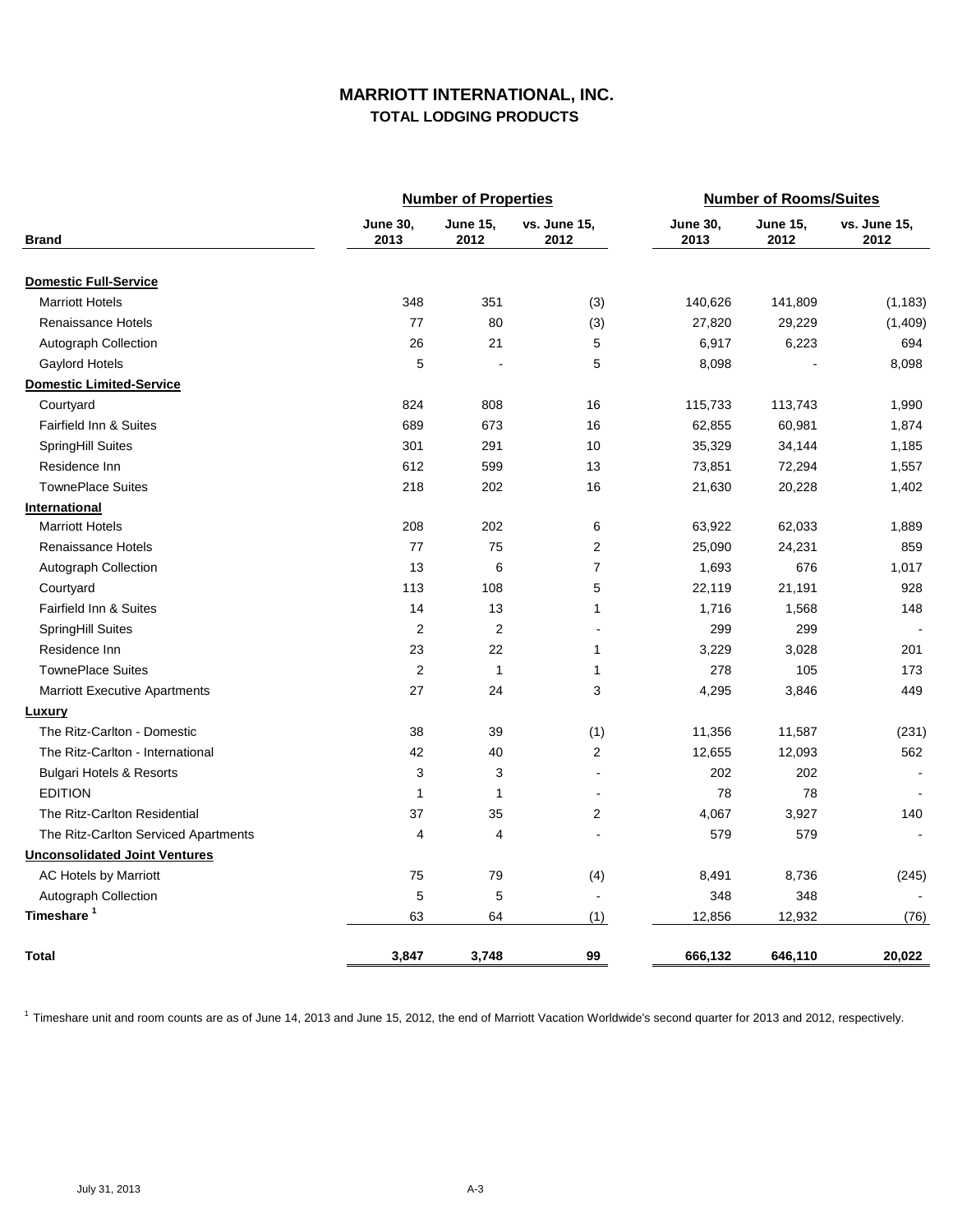**Constant \$**

**Comparable Company-Operated International Properties<sup>1</sup>**

|                                        | Three Months Ended June 30, 2013 and June 30, 2012 |               |           |              |      |                           |          |  |
|----------------------------------------|----------------------------------------------------|---------------|-----------|--------------|------|---------------------------|----------|--|
|                                        |                                                    | <b>REVPAR</b> | Occupancy |              |      | <b>Average Daily Rate</b> |          |  |
| Region                                 | 2013                                               | vs. 2012      | 2013      | vs. 2012     |      | 2013                      | vs. 2012 |  |
| Caribbean & Latin America              | \$147.42                                           | 4.0%          | 73.5%     | 1.5%         | pts. | \$200.47                  | 2.0%     |  |
| Europe                                 | \$139.15                                           | 1.1%          | 78.3%     | 1.6%         | pts. | \$177.73                  | $-0.9%$  |  |
| Middle East & Africa                   | \$87.54                                            | 5.4%          | 62.4%     | 4.7%         | pts. | \$140.27                  | $-2.6%$  |  |
| Asia Pacific                           | \$103.13                                           | 2.2%          | 72.3%     | 0.6%         | pts. | \$142.62                  | 1.3%     |  |
| <b>Regional Composite</b> <sup>2</sup> | \$120.76                                           | 2.2%          | 73.7%     | $1.6\%$ pts. |      | \$163.84                  | $0.0\%$  |  |
| International Luxury <sup>3</sup>      | \$235.21                                           | 4.4%          | 67.9%     | 2.4% pts.    |      | \$346.63                  | 0.8%     |  |
| Total International <sup>4</sup>       | \$135.06                                           | 2.7%          | 73.0%     | 1.7% pts.    |      | \$185.07                  | 0.3%     |  |
| <b>Worldwide</b> <sup>5</sup>          | \$129.59                                           | 4.4%          | 75.6%     | 1.0%         | pts. | \$171.43                  | 3.0%     |  |

### **Comparable Systemwide International Properties<sup>1</sup>**

|                                          | Three Months Ended June 30, 2013 and June 30, 2012 |               |       |              |                           |          |  |  |
|------------------------------------------|----------------------------------------------------|---------------|-------|--------------|---------------------------|----------|--|--|
|                                          |                                                    | <b>REVPAR</b> |       | Occupancy    | <b>Average Daily Rate</b> |          |  |  |
| Region                                   | 2013                                               | vs. 2012      | 2013  | vs. 2012     | 2013                      | vs. 2012 |  |  |
| Caribbean & Latin America                | \$130.40                                           | 4.4%          | 73.3% | 2.3%<br>pts. | \$178.00                  | 1.1%     |  |  |
| Europe                                   | \$131.57                                           | 1.2%          | 76.4% | 1.4%<br>pts. | \$172.23                  | $-0.7%$  |  |  |
| Middle East & Africa                     | \$86.18                                            | 5.7%          | 62.5% | 4.5%<br>pts. | \$137.80                  | $-1.8\%$ |  |  |
| Asia Pacific                             | \$105.35                                           | 2.5%          | 72.8% | 0.9%<br>pts. | \$144.77                  | 1.3%     |  |  |
| <b>Regional Composite</b> <sup>6</sup>   | \$118.52                                           | 2.4%          | 73.4% | 1.7% pts.    | \$161.43                  | 0.1%     |  |  |
| <b>International Luxury</b> <sup>3</sup> | \$235.21                                           | 4.4%          | 67.9% | 2.4% pts.    | \$346.63                  | 0.8%     |  |  |
| Total International <sup>4</sup>         | \$130.27                                           | 2.8%          | 72.9% | 1.8% pts.    | \$178.80                  | 0.3%     |  |  |
| Worldwide <sup>4</sup>                   | \$109.17                                           | 4.7%          | 75.6% | 1.1% pts.    | \$144.33                  | 3.2%     |  |  |

<sup>1</sup> Statistics are in constant dollars. International includes properties located outside the United States and Canada, except for Worldwide which includes the United States.

<sup>2</sup> Includes Marriott Hotels, Renaissance Hotels, Courtyard, and Residence Inn properties.

<sup>3</sup> Includes The Ritz-Carlton properties located outside of the United States and Canada and Bulgari Hotels & Resorts and EDITION properties.

<sup>4</sup> Includes Regional Composite and International Luxury.□

<sup>5</sup> Includes Marriott Hotels, Renaissance Hotels, The Ritz-Carlton, Bulgari Hotels & Resorts, EDITION, Residence Inn, Courtyard, Fairfield Inn & Suites, TownePlace Suites, and SpringHill Suites properties.

<sup>6</sup> Includes Marriott Hotels, Renaissance Hotels, Autograph Collection, Courtyard, Residence Inn, and Fairfield Inn & Suites properties.

7 Includes Marriott Hotels, Renaissance Hotels, Autograph Collection, The Ritz-Carlton, Bulgari Hotels & Resorts, EDITION, Residence Inn, Courtyard, Fairfield Inn & Suites, TownePlace Suites, and SpringHill Suites properties.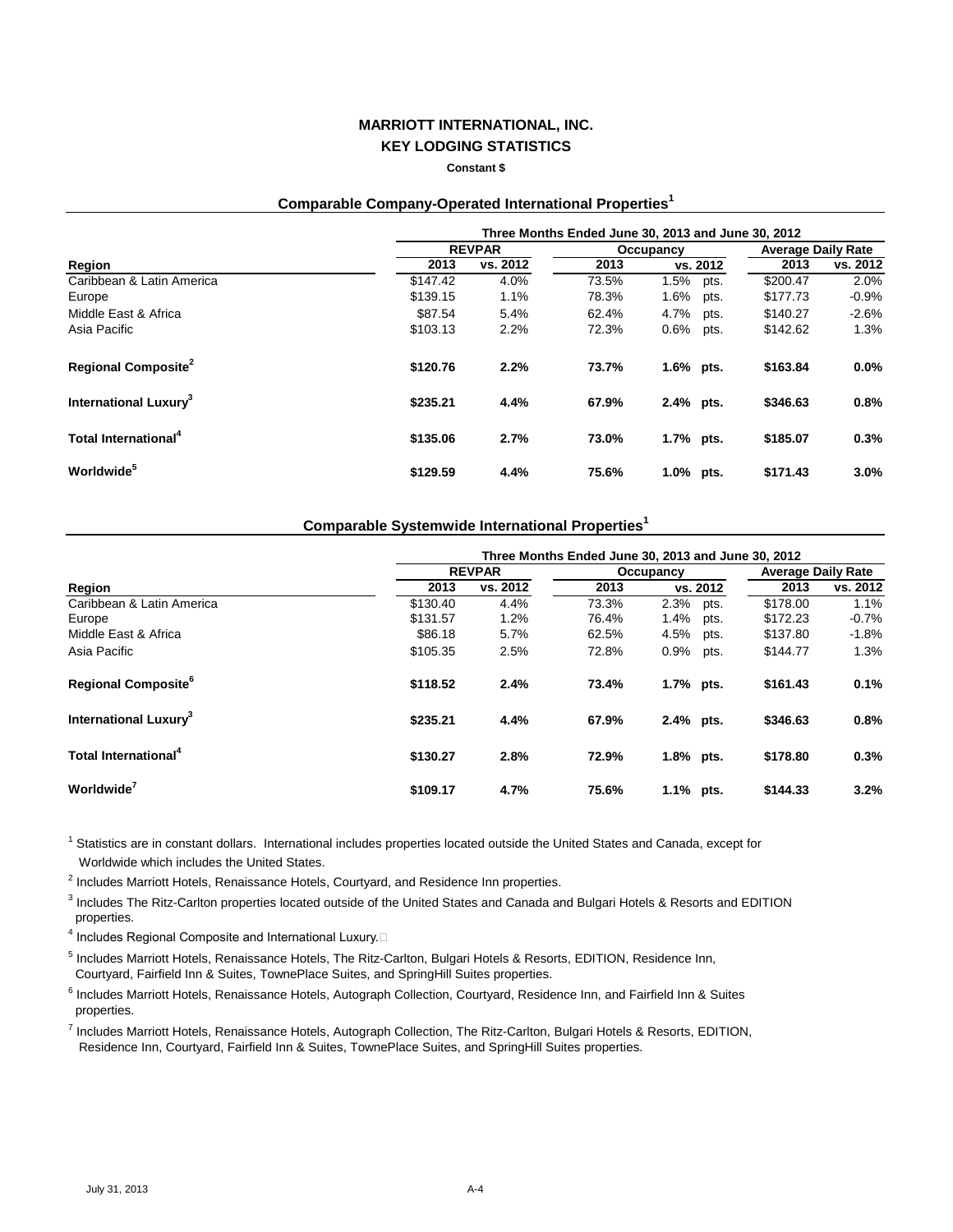**Constant \$**

# **Comparable Company-Operated International Properties<sup>1</sup>**

|                                   | Six Months Ended June 30, 2013 and June 30, 2012 |               |           |              |          |                           |          |  |
|-----------------------------------|--------------------------------------------------|---------------|-----------|--------------|----------|---------------------------|----------|--|
|                                   |                                                  | <b>REVPAR</b> | Occupancy |              |          | <b>Average Daily Rate</b> |          |  |
| Region                            | 2013                                             | vs. 2012      | 2013      |              | vs. 2012 | 2013                      | vs. 2012 |  |
| Caribbean & Latin America         | \$163.38                                         | 4.9%          | 75.7%     | 0.7%         | pts.     | \$215.69                  | 3.9%     |  |
| Europe                            | \$120.68                                         | $-0.5%$       | 70.6%     | 0.9%         | pts.     | \$170.97                  | $-1.7%$  |  |
| Middle East & Africa              | \$89.29                                          | 8.0%          | 60.8%     | 4.4%         | pts.     | \$146.91                  | 0.2%     |  |
| Asia Pacific                      | \$103.32                                         | 2.7%          | 71.2%     | 1.1%         | pts.     | \$145.06                  | 1.1%     |  |
| Regional Composite <sup>2</sup>   | \$115.61                                         | 2.1%          | 70.3%     | 1.3% pts.    |          | \$164.37                  | 0.2%     |  |
| International Luxury <sup>3</sup> | \$247.86                                         | 7.8%          | 66.9%     | 3.3% pts.    |          | \$370.45                  | 2.5%     |  |
| Total International <sup>4</sup>  | \$132.13                                         | 3.4%          | 69.9%     | $1.6\%$ pts. |          | \$189.01                  | $1.1\%$  |  |
| Worldwide <sup>5</sup>            | \$124.03                                         | 4.8%          | 72.0%     | $0.9\%$      | pts.     | \$172.27                  | 3.5%     |  |

### **Comparable Systemwide International Properties<sup>1</sup>**

|                                        | Six Months Ended June 30, 2013 and June 30, 2012 |               |       |              |                           |          |  |  |  |
|----------------------------------------|--------------------------------------------------|---------------|-------|--------------|---------------------------|----------|--|--|--|
|                                        |                                                  | <b>REVPAR</b> |       | Occupancy    | <b>Average Daily Rate</b> |          |  |  |  |
| Region                                 | 2013                                             | vs. 2012      | 2013  | vs. 2012     | 2013                      | vs. 2012 |  |  |  |
| Caribbean & Latin America              | \$139.12                                         | 5.3%          | 73.4% | 1.8%<br>pts. | \$189.42                  | 2.6%     |  |  |  |
| Europe                                 | \$114.30                                         | 0.0%          | 68.8% | 1.0%<br>pts. | \$166.10                  | $-1.5%$  |  |  |  |
| Middle East & Africa                   | \$87.85                                          | 8.4%          | 61.1% | 4.3%<br>pts. | \$143.75                  | 0.8%     |  |  |  |
| Asia Pacific                           | \$105.39                                         | 2.9%          | 71.6% | 1.3%<br>pts. | \$147.27                  | 1.1%     |  |  |  |
| <b>Regional Composite</b> <sup>6</sup> | \$112.76                                         | 2.5%          | 69.7% | $1.5%$ pts.  | \$161.73                  | 0.2%     |  |  |  |
| International Luxury <sup>3</sup>      | \$247.86                                         | 7.8%          | 66.9% | 3.3% pts.    | \$370.45                  | 2.5%     |  |  |  |
| Total International <sup>4</sup>       | \$126.38                                         | 3.5%          | 69.4% | 1.7% pts.    | \$182.00                  | $0.9\%$  |  |  |  |
| Worldwide <sup>'</sup>                 | \$103.16                                         | 4.7%          | 71.6% | $0.8\%$ pts. | \$144.14                  | 3.5%     |  |  |  |

<sup>1</sup> Statistics are in constant dollars. International includes properties located outside the United States and Canada, except for Worldwide which includes the United States.

<sup>2</sup> Includes Marriott Hotels, Renaissance Hotels, Courtyard, and Residence Inn properties.

<sup>3</sup> Includes The Ritz-Carlton properties located outside of the United States and Canada and Bulgari Hotels & Resorts and EDITION properties.

<sup>4</sup> Includes Regional Composite and International Luxury.□

<sup>5</sup> Includes Marriott Hotels, Renaissance Hotels, The Ritz-Carlton, Bulgari Hotels & Resorts, EDITION, Residence Inn, Courtyard, Fairfield Inn & Suites, TownePlace Suites, and SpringHill Suites properties.

<sup>6</sup> Includes Marriott Hotels, Renaissance Hotels, Autograph Collection, Courtyard, Residence Inn, and Fairfield Inn & Suites properties.

7 Includes Marriott Hotels, Renaissance Hotels, Autograph Collection, The Ritz-Carlton, Bulgari Hotels & Resorts, EDITION, Residence Inn, Courtyard, Fairfield Inn & Suites, TownePlace Suites, and SpringHill Suites properties.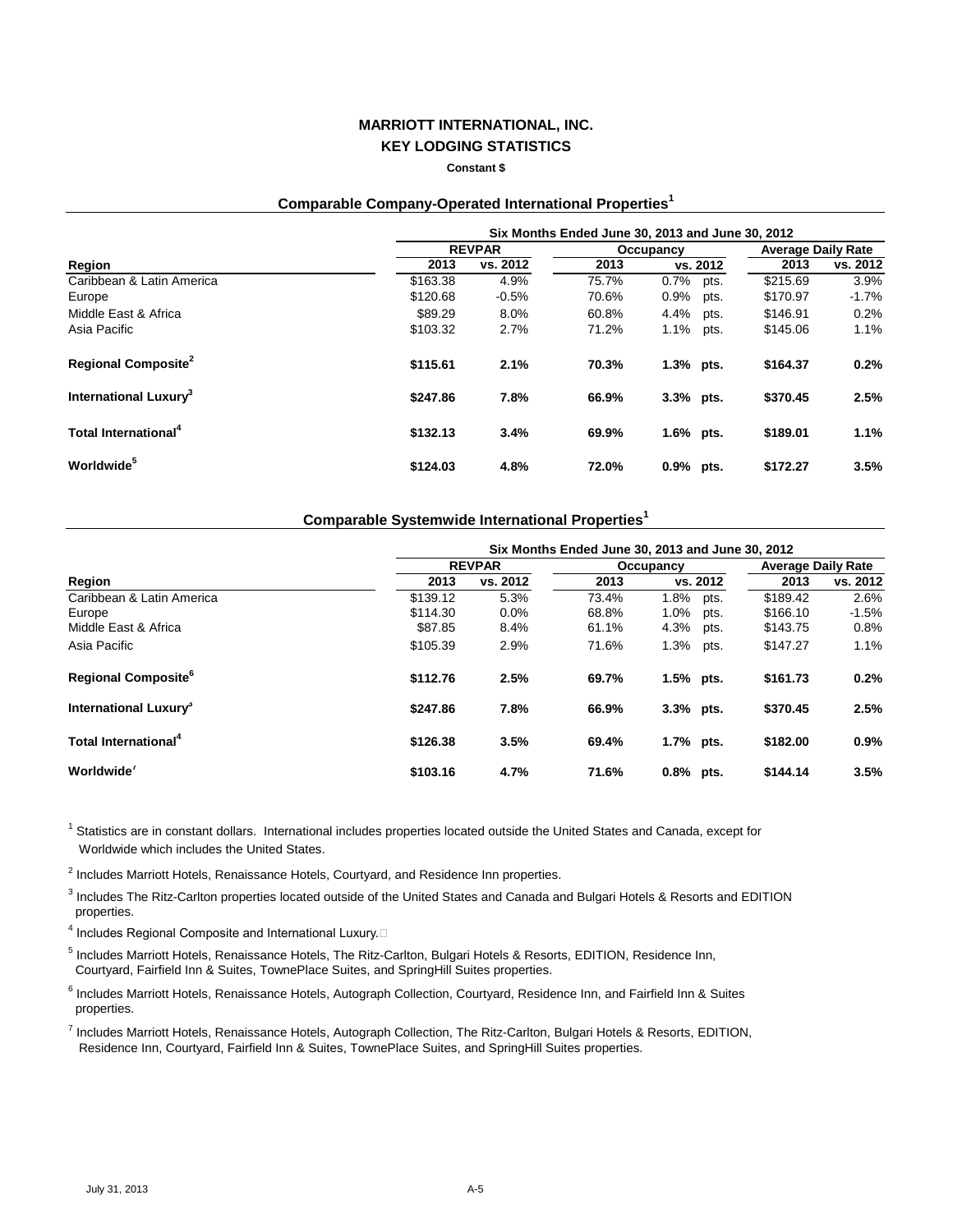# **Comparable Company-Operated North American Properties<sup>1</sup>**

|                                                           | Three Months Ended June 30, 2013 and June 30, 2012 |          |       |                  |          |                           |  |  |
|-----------------------------------------------------------|----------------------------------------------------|----------|-------|------------------|----------|---------------------------|--|--|
|                                                           | <b>REVPAR</b>                                      |          |       | <b>Occupancy</b> |          | <b>Average Daily Rate</b> |  |  |
| Brand                                                     | 2013                                               | vs. 2012 | 2013  | vs. 2012         | 2013     | vs. 2012                  |  |  |
| <b>Marriott Hotels</b>                                    | \$141.47                                           | 5.5%     | 77.7% | $0.7\%$<br>pts.  | \$182.17 | 4.5%                      |  |  |
| Renaissance Hotels                                        | \$143.51                                           | 4.1%     | 78.7% | $0.2\%$ pts.     | \$182.38 | 3.8%                      |  |  |
| <b>Composite North American Full-Service</b>              | \$141.76                                           | 5.3%     | 77.8% | $0.6\%$ pts.     | \$182.20 | 4.4%                      |  |  |
| The Ritz-Carlton                                          | \$241.32                                           | 7.4%     | 74.8% | $1.6\%$<br>pts.  | \$322.60 | 5.1%                      |  |  |
| <b>Composite North American Full-Service &amp; Luxury</b> | \$151.65                                           | 5.6%     | 77.5% | $0.7%$ pts.      | \$195.67 | 4.6%                      |  |  |
| Courtyard                                                 | \$90.95                                            | 5.7%     | 73.8% | 1.1% pts.        | \$123.26 | 4.1%                      |  |  |
| <b>SpringHill Suites</b>                                  | \$84.09                                            | 2.7%     | 77.4% | $0.3\%$<br>pts.  | \$108.69 | 2.3%                      |  |  |
| Residence Inn                                             | \$103.82                                           | 3.1%     | 80.5% | 0.9%<br>pts.     | \$129.03 | $2.0\%$                   |  |  |
| <b>TownePlace Suites</b>                                  | \$61.46                                            | $-0.2%$  | 70.8% | -4.6%<br>pts.    | \$86.83  | 6.2%                      |  |  |
| <b>Composite North American Limited-Service</b>           | \$92.81                                            | 4.7%     | 75.8% | $0.8\%$ pts.     | \$122.37 | 3.6%                      |  |  |
| <b>Composite - All</b>                                    | \$127.04                                           | 5.3%     | 76.8% | $0.7\%$ pts.     | \$165.40 | 4.3%                      |  |  |

# **Comparable Systemwide North American Properties<sup>1</sup>**

|                                                           | Three Months Ended June 30, 2013 and June 30, 2012 |          |           |              |          |                           |          |  |
|-----------------------------------------------------------|----------------------------------------------------|----------|-----------|--------------|----------|---------------------------|----------|--|
|                                                           | <b>REVPAR</b>                                      |          | Occupancy |              |          | <b>Average Daily Rate</b> |          |  |
| <b>Brand</b>                                              | 2013                                               | vs. 2012 | 2013      |              | vs. 2012 | 2013                      | vs. 2012 |  |
| <b>Marriott Hotels</b>                                    | \$125.54                                           | 5.7%     | 75.5%     | 1.2%         | pts.     | \$166.23                  | 4.0%     |  |
| Renaissance Hotels                                        | \$122.27                                           | 5.1%     | 76.3%     | $1.1\%$      | pts.     | \$160.34                  | 3.7%     |  |
| Autograph Collection Hotels                               | \$165.26                                           | 7.8%     | 79.6%     | 2.6%         | pts.     | \$207.67                  | 4.3%     |  |
| <b>Composite North American Full-Service</b>              | \$126.33                                           | 5.7%     | 75.8%     | 1.2% pts.    |          | \$166.74                  | 4.0%     |  |
| The Ritz-Carlton                                          | \$241.32                                           | 7.4%     | 74.8%     | 1.6%         | pts.     | \$322.60                  | 5.1%     |  |
| <b>Composite North American Full-Service &amp; Luxury</b> | \$132.79                                           | 5.9%     | 75.7%     | 1.2% pts.    |          | \$175.39                  | 4.1%     |  |
| Courtyard                                                 | \$93.69                                            | 5.3%     | 75.2%     | $1.1\%$      | pts.     | \$124.56                  | 3.8%     |  |
| Fairfield Inn & Suites                                    | \$72.40                                            | 4.3%     | 72.9%     | 0.5%         | pts.     | \$99.31                   | $3.6\%$  |  |
| SpringHill Suites                                         | \$84.21                                            | 5.0%     | 76.9%     | $1.0\%$      | pts.     | \$109.49                  | 3.6%     |  |
| Residence Inn                                             | \$102.85                                           | 4.5%     | 81.5%     | $0.8\%$      | pts.     | \$126.23                  | 3.5%     |  |
| <b>TownePlace Suites</b>                                  | \$69.61                                            | 1.4%     | 76.0%     | $-0.6%$      | pts.     | \$91.63                   | 2.1%     |  |
| <b>Composite North American Limited-Service</b>           | \$88.88                                            | 4.7%     | 76.5%     | $0.8\%$ pts. |          | \$116.19                  | 3.6%     |  |
| <b>Composite - All</b>                                    | \$104.86                                           | 5.2%     | 76.2%     | 0.9% pts.    |          | \$137.60                  | 3.9%     |  |

<sup>1</sup> Statistics include only properties located in the United States.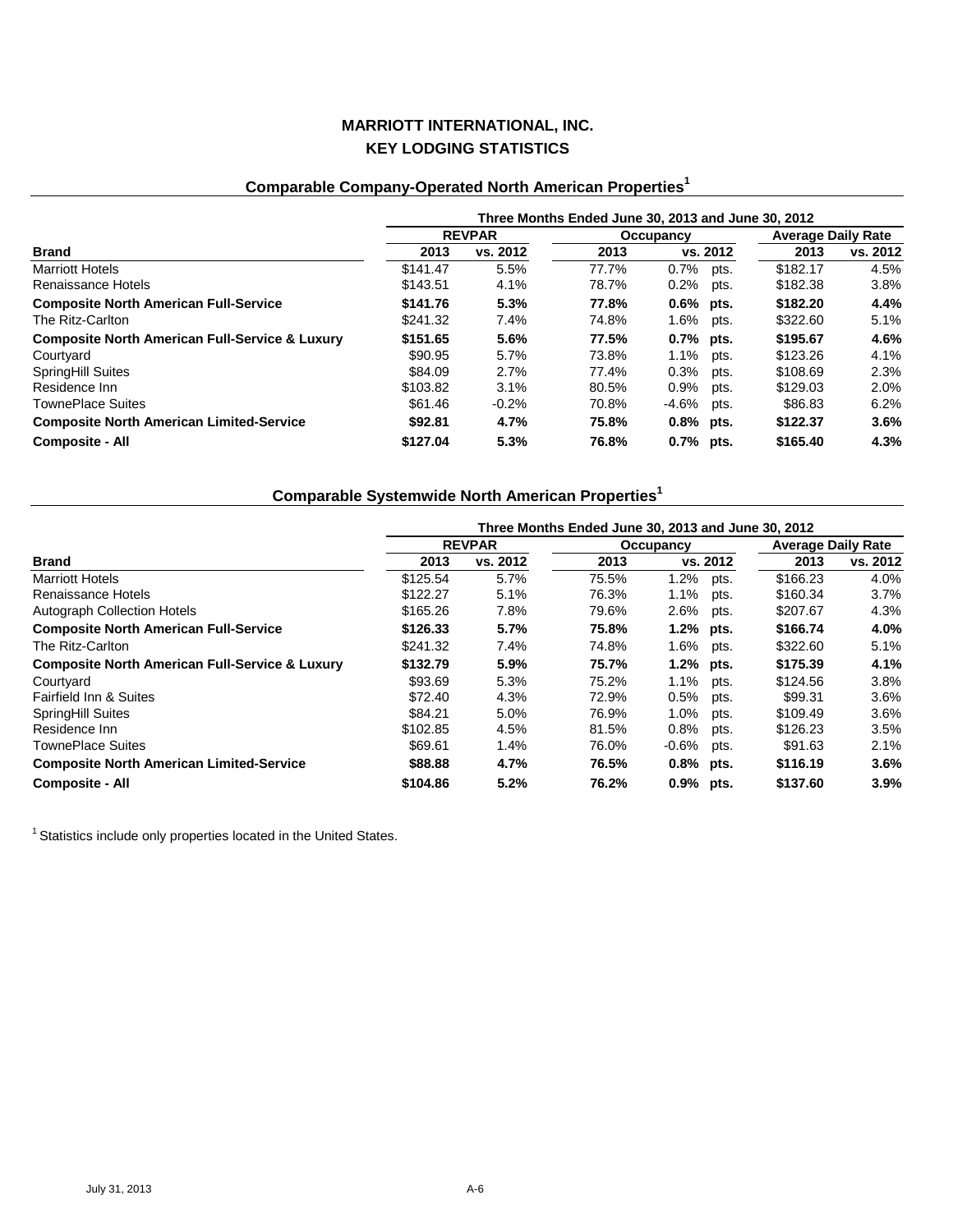# **Comparable Company-Operated North American Properties<sup>1</sup>**

|                                                           | Six Months Ended June 30, 2013 and June 30, 2012 |          |                  |              |      |                           |          |  |
|-----------------------------------------------------------|--------------------------------------------------|----------|------------------|--------------|------|---------------------------|----------|--|
|                                                           | <b>REVPAR</b>                                    |          | <b>Occupancy</b> |              |      | <b>Average Daily Rate</b> |          |  |
| <b>Brand</b>                                              | 2013                                             | vs. 2012 | 2013             | vs. 2012     |      | 2013                      | vs. 2012 |  |
| <b>Marriott Hotels</b>                                    | \$133.86                                         | 5.5%     | 74.3%            | $0.7\%$      | pts. | \$180.10                  | 4.6%     |  |
| Renaissance Hotels                                        | \$136.95                                         | 5.3%     | 75.7%            | $0.3\%$ pts. |      | \$181.02                  | 4.9%     |  |
| <b>Composite North American Full-Service</b>              | \$134.29                                         | 5.5%     | 74.5%            | $0.6\%$ pts. |      | \$180.23                  | 4.7%     |  |
| The Ritz-Carlton                                          | \$237.65                                         | 7.9%     | 73.0%            | 1.4%         | pts. | \$325.38                  | 5.8%     |  |
| <b>Composite North American Full-Service &amp; Luxury</b> | \$144.56                                         | 5.9%     | 74.4%            | $0.7%$ pts.  |      | \$194.40                  | 4.9%     |  |
| Courtyard                                                 | \$83.86                                          | 4.6%     | 68.5%            | $0.1\%$ pts. |      | \$122.41                  | 4.5%     |  |
| <b>SpringHill Suites</b>                                  | \$80.26                                          | 6.1%     | 72.8%            | 2.1%         | pts. | \$110.19                  | 3.0%     |  |
| Residence Inn                                             | \$97.65                                          | 4.3%     | 76.4%            | 1.0%         | pts. | \$127.83                  | $3.0\%$  |  |
| <b>TownePlace Suites</b>                                  | \$58.93                                          | 1.1%     | 66.9%            | $-4.0\%$     | pts. | \$88.14                   | 7.1%     |  |
| <b>Composite North American Limited-Service</b>           | \$86.46                                          | 4.7%     | 71.0%            | $0.4\%$ pts. |      | \$121.72                  | 4.1%     |  |
| <b>Composite - All</b>                                    | \$120.26                                         | 5.5%     | 73.0%            | $0.6\%$ pts. |      | \$164.81                  | 4.7%     |  |

# **Comparable Systemwide North American Properties<sup>1</sup>**

|                                                           | Six Months Ended June 30, 2013 and June 30, 2012 |          |       |                  |          |                           |  |  |
|-----------------------------------------------------------|--------------------------------------------------|----------|-------|------------------|----------|---------------------------|--|--|
|                                                           | <b>REVPAR</b>                                    |          |       | Occupancy        |          | <b>Average Daily Rate</b> |  |  |
| <b>Brand</b>                                              | 2013                                             | vs. 2012 | 2013  | vs. 2012         | 2013     | vs. 2012                  |  |  |
| <b>Marriott Hotels</b>                                    | \$119.14                                         | 5.4%     | 72.1% | $1.1\%$<br>pts.  | \$165.33 | 3.9%                      |  |  |
| Renaissance Hotels                                        | \$116.09                                         | 5.4%     | 72.8% | $0.9\%$<br>pts.  | \$159.41 | 4.1%                      |  |  |
| <b>Autograph Collection Hotels</b>                        | \$158.63                                         | 6.7%     | 76.9% | $1.3\%$<br>pts.  | \$206.41 | 4.9%                      |  |  |
| <b>Composite North American Full-Service</b>              | \$119.95                                         | 5.5%     | 72.3% | 1.0% pts.        | \$165.84 | 3.9%                      |  |  |
| The Ritz-Carlton                                          | \$237.65                                         | 7.9%     | 73.0% | 1.4%<br>pts.     | \$325.38 | 5.8%                      |  |  |
| <b>Composite North American Full-Service &amp; Luxury</b> | \$126.57                                         | 5.7%     | 72.4% | 1.1% pts.        | \$174.89 | 4.2%                      |  |  |
| Courtyard                                                 | \$86.48                                          | 4.7%     | 70.3% | 0.5%<br>pts.     | \$122.96 | 3.9%                      |  |  |
| Fairfield Inn & Suites                                    | \$65.88                                          | 4.3%     | 67.6% | 0.4%<br>pts.     | \$97.44  | $3.7\%$                   |  |  |
| SpringHill Suites                                         | \$78.17                                          | 5.0%     | 72.4% | $0.9\%$<br>pts.  | \$107.91 | $3.7\%$                   |  |  |
| Residence Inn                                             | \$96.32                                          | 4.4%     | 77.4% | 0.5%<br>pts.     | \$124.46 | $3.8\%$                   |  |  |
| <b>TownePlace Suites</b>                                  | \$65.72                                          | 1.4%     | 71.6% | $-0.9\%$<br>pts. | \$91.80  | 2.7%                      |  |  |
| <b>Composite North American Limited-Service</b>           | \$82.33                                          | 4.4%     | 71.8% | $0.4\%$ pts.     | \$114.66 | 3.8%                      |  |  |
| <b>Composite - All</b>                                    | \$98.43                                          | 5.0%     | 72.0% | $0.7%$ pts.      | \$136.69 | 4.1%                      |  |  |

 $^1$  Statistics include only properties located in the United States.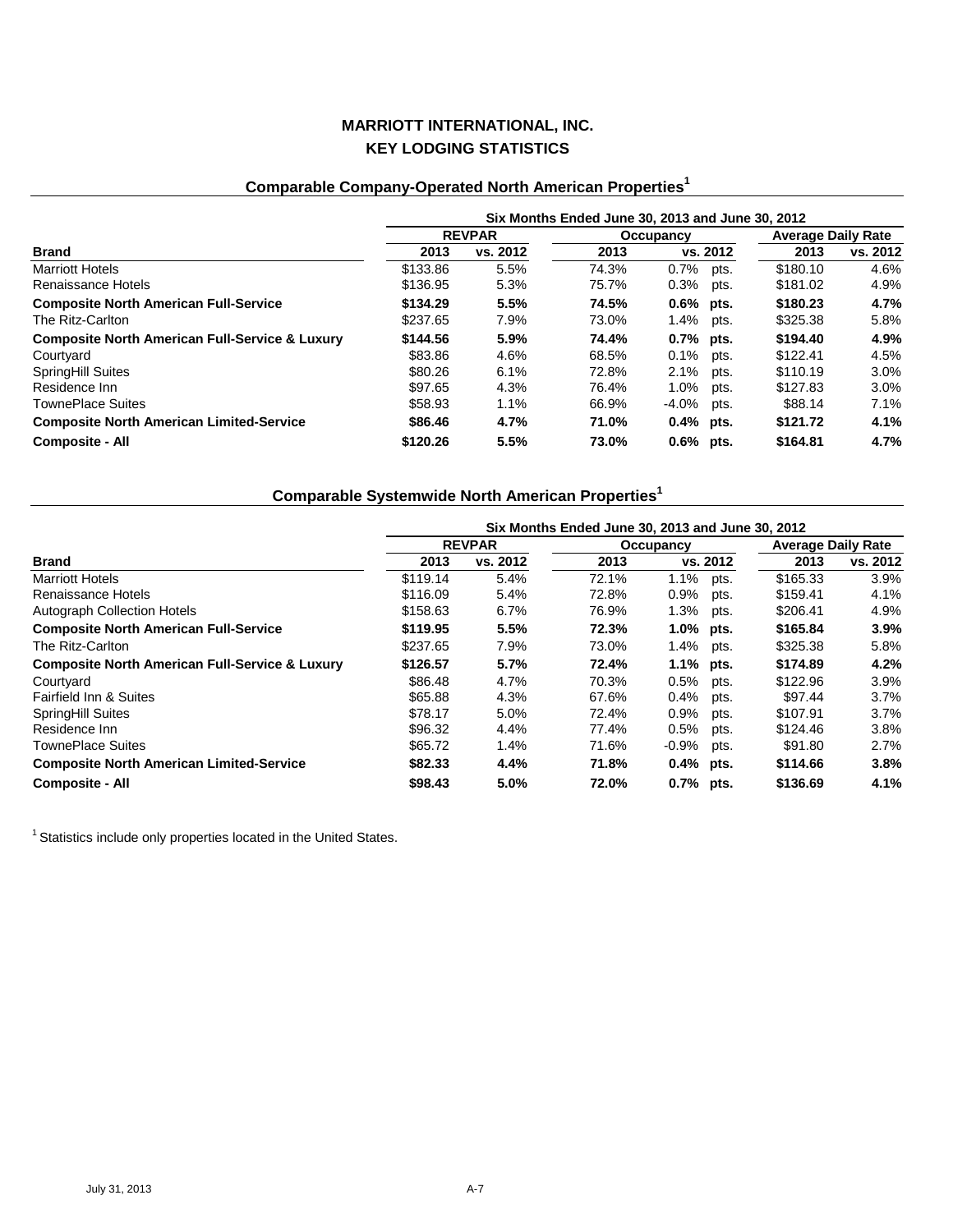### **MARRIOTT INTERNATIONAL, INC. NON-GAAP FINANCIAL MEASURES EBITDA**

(\$ in millions)

|                                                                  | <b>Fiscal Year 2013</b> |                  |    |                   |    |                              |  |  |
|------------------------------------------------------------------|-------------------------|------------------|----|-------------------|----|------------------------------|--|--|
|                                                                  |                         | First<br>Quarter |    | Second<br>Quarter |    | <b>Total Year</b><br>to Date |  |  |
| Net Income                                                       | \$                      | 136              | \$ | 179               | \$ | 315                          |  |  |
| Interest expense                                                 |                         | 31               |    | 29                |    | 60                           |  |  |
| Tax provision                                                    |                         | 65               |    | 84                |    | 149                          |  |  |
| Depreciation and amortization                                    |                         | 37               |    | 37                |    | 74                           |  |  |
| Less: Depreciation reimbursed by third-party owners              |                         | (5)              |    | (4)               |    | (9)                          |  |  |
| Interest expense from unconsolidated joint ventures              |                         |                  |    |                   |    | 2                            |  |  |
| Depreciation and amortization from unconsolidated joint ventures |                         | 3                |    | 3                 |    | 6                            |  |  |
| <b>EBITDA**</b>                                                  |                         | 268              |    | 329               |    | 597                          |  |  |
| Increase over 2012 Quarterly EBITDA                              |                         | 25%              |    | 14%               |    | 18%                          |  |  |

|                                                                  | Fiscal Year 2012 |                  |  |                   |   |                  |   |                          |  |              |  |
|------------------------------------------------------------------|------------------|------------------|--|-------------------|---|------------------|---|--------------------------|--|--------------|--|
|                                                                  |                  | First<br>Quarter |  | Second<br>Quarter |   | Third<br>Quarter |   | <b>Fourth</b><br>Quarter |  | <b>Total</b> |  |
| Net Income                                                       | S                | 104              |  | 143               | æ | 143              | Ъ | 181                      |  | 571          |  |
| Interest expense                                                 |                  | 33               |  | 34                |   | 29               |   | 41                       |  | 137          |  |
| Tax provision                                                    |                  | 43               |  | 66                |   | 79               |   | 90                       |  | 278          |  |
| Depreciation and amortization                                    |                  | 29               |  | 38                |   | 33               |   | 45                       |  | 145          |  |
| Less: Depreciation reimbursed by third-party owners              |                  | (4)              |  | (4)               |   | (3)              |   | (5)                      |  | (16)         |  |
| Interest expense from unconsolidated joint ventures              |                  |                  |  | 4                 |   |                  |   |                          |  | 11           |  |
| Depreciation and amortization from unconsolidated joint ventures |                  | 6                |  | 8                 |   |                  |   |                          |  | 20           |  |
| <b>EBITDA**</b>                                                  |                  | 215              |  | 289               |   | 284              |   | 358                      |  | 1,146        |  |

\*\* Denotes non-GAAP financial measures. Please see page A-12 for information about our reasons for providing these alternative financial measures and the limitations on their use.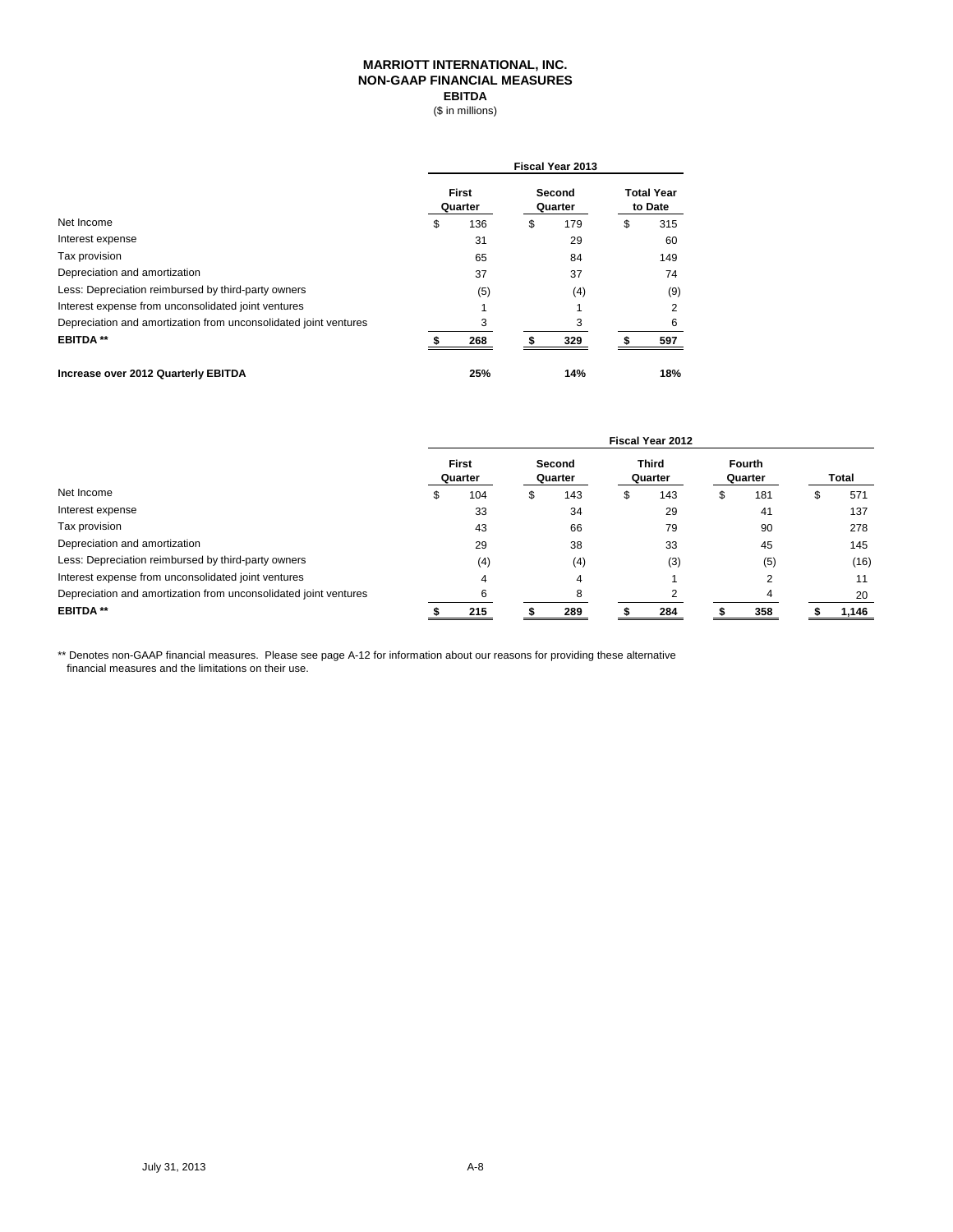### **MARRIOTT INTERNATIONAL, INC. NON-GAAP FINANCIAL MEASURES FULL YEAR EBITDA FORECASTED 2013**

(\$ in millions)

|                                                                  |                                           | Range |                                      |    |       |
|------------------------------------------------------------------|-------------------------------------------|-------|--------------------------------------|----|-------|
|                                                                  | <b>Estimated EBITDA</b><br>Full Year 2013 |       | <b>As Reported</b><br>Full Year 2012 |    |       |
| Net Income                                                       | \$<br>602                                 | \$    | 636                                  | \$ | 571   |
| Interest expense                                                 | 120                                       |       | 120                                  |    | 137   |
| Tax provision                                                    | 283                                       |       | 299                                  |    | 278   |
| Depreciation and amortization                                    | 155                                       |       | 155                                  |    | 145   |
| Less: Depreciation reimbursed by third-party owners              | (20)                                      |       | (20)                                 |    | (16)  |
| Interest expense from unconsolidated joint ventures              | 5                                         |       | 5                                    |    | 11    |
| Depreciation and amortization from unconsolidated joint ventures | 15                                        |       | 15                                   |    | 20    |
| <b>EBITDA**</b>                                                  | 1,160                                     |       | 1,210                                |    | 1,146 |
| Increase over 2012 EBITDA**                                      | 1%                                        |       | 6%                                   |    |       |
| Less: Gain on Courtyard JV sale, pretax                          |                                           |       |                                      |    | (41)  |
| <b>Adjusted EBITDA **</b>                                        |                                           |       |                                      |    | 1,105 |
| Increase over 2012 Adjusted EBITDA**                             | 5%                                        |       | 10%                                  |    |       |

\*\* Denotes non-GAAP financial measures. Please see page A-12 for information

about our reasons for providing these alternative financial measures and the limitations on their use.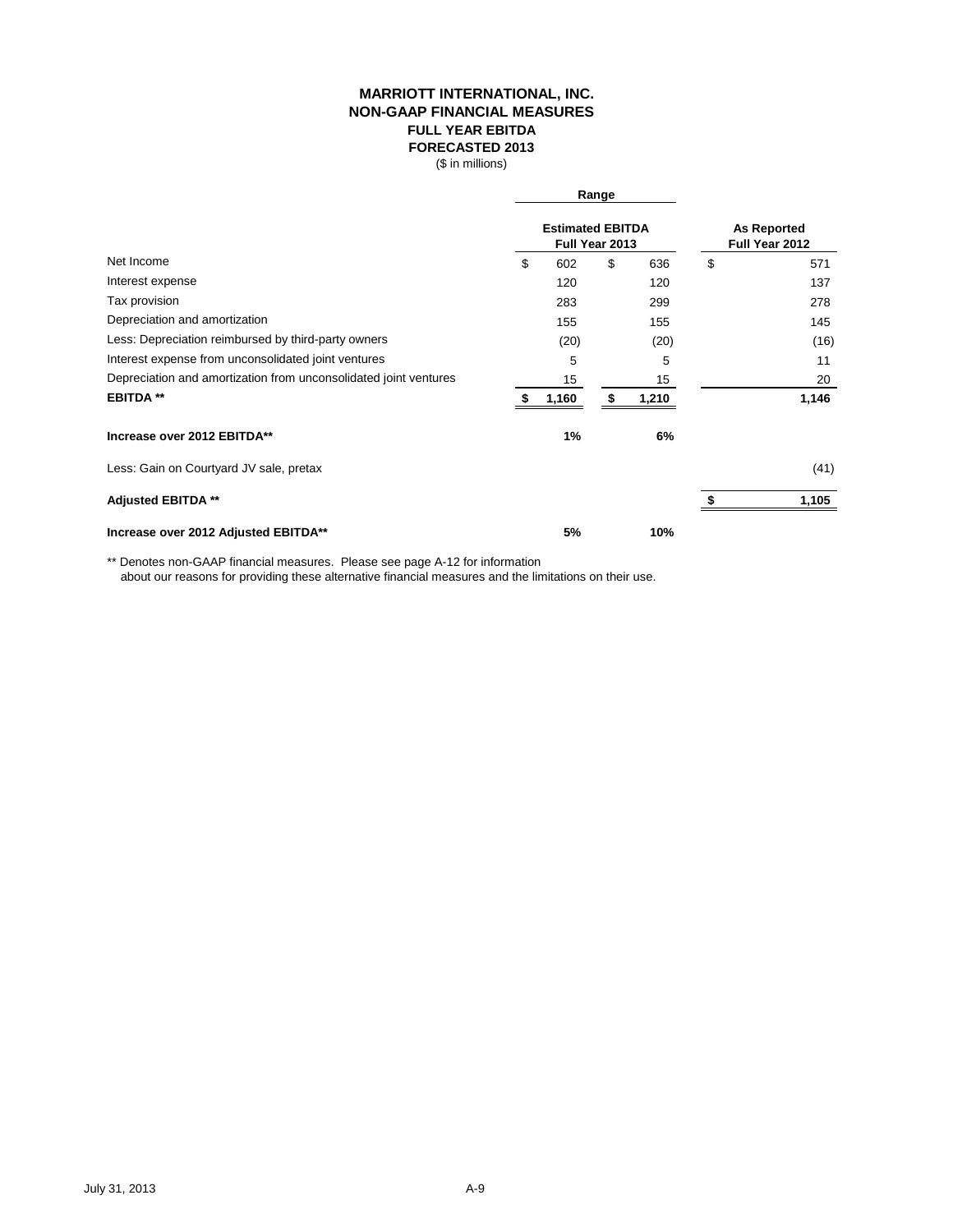### **MARRIOTT INTERNATIONAL, INC. NON-GAAP FINANCIAL MEASURES OPERATING INCOME MARGIN EXCLUDING COST REIMBURSEMENTS SECOND QUARTER 2013 AND 2012**

(\$ in millions)

| <b>OPERATING INCOME MARGIN</b>                            | <b>Second Quarter</b><br>2013 | <b>Second Quarter</b><br>2012 |          |  |
|-----------------------------------------------------------|-------------------------------|-------------------------------|----------|--|
| <b>Operating Income</b>                                   | 279                           |                               | 243      |  |
| Total revenues as reported                                | \$<br>3.263                   | S                             | 2,776    |  |
| Less: cost reimbursements                                 | (2,610)                       |                               | (2, 170) |  |
| Total revenues excluding cost reimbursements **           | 653                           |                               | 606      |  |
| Operating income margin, excluding cost reimbursements ** | 43%                           |                               | 40%      |  |

\*\*Denotes non-GAAP financial measures. Please see page A-12 for additional information about our reasons for providing these alternative financial measures and the limitations on their use.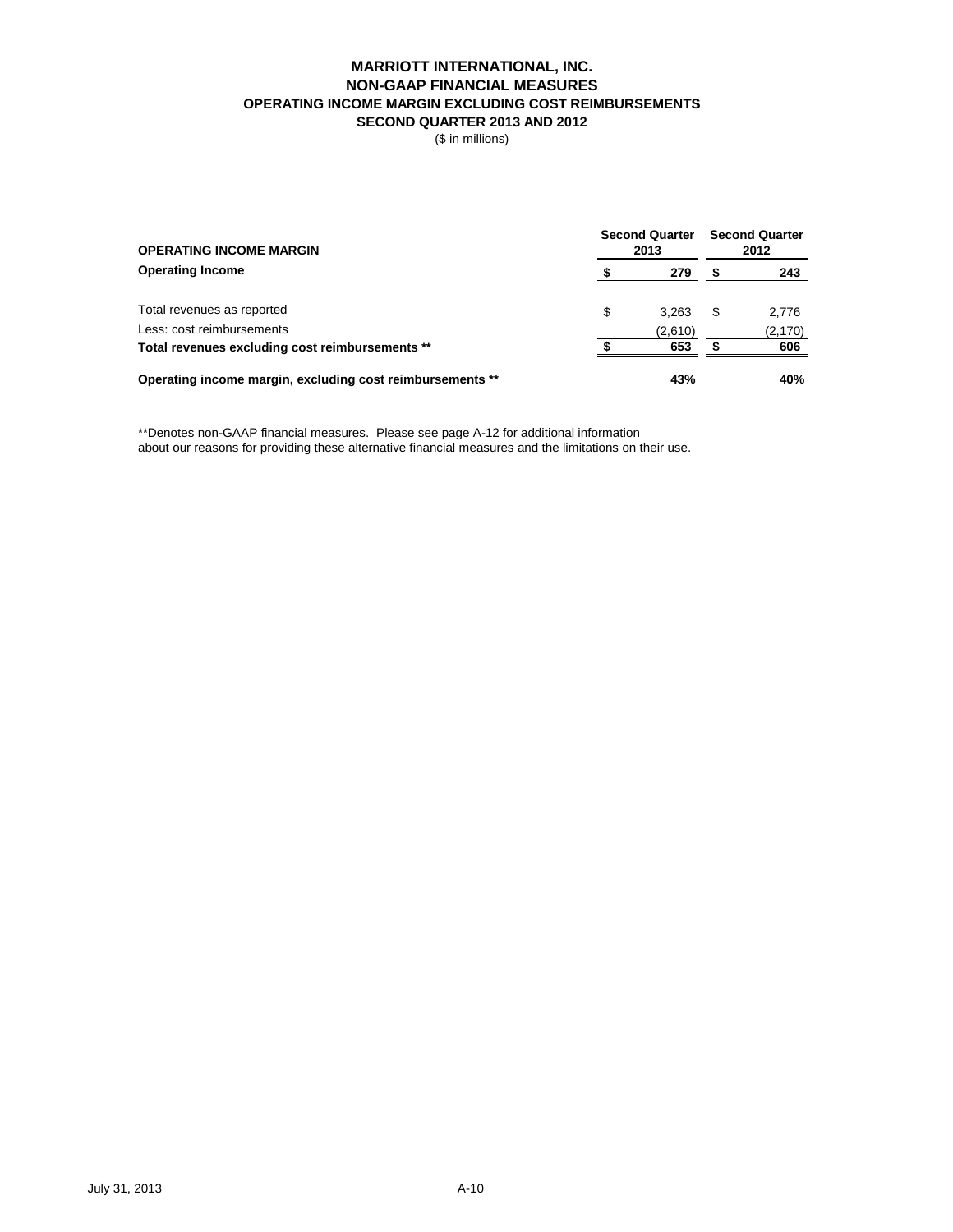**MARRIOTT INTERNATIONAL, INC.**

### **NON-GAAP FINANCIAL MEASURES**

# **ADJUSTED 2012 EPS EXCLUDING GAIN ON COURTYARD JV SALE, NET OF TAX**

(in millions, except per share amounts)

|                                                   |  | Range<br><b>Estimated Full Year</b><br>2013 |   |      |    |        |
|---------------------------------------------------|--|---------------------------------------------|---|------|----|--------|
|                                                   |  |                                             |   |      |    |        |
| Net income, as reported                           |  |                                             |   |      | \$ | 571    |
| Less: Gain on Courtyard JV sale, net of tax       |  |                                             |   |      |    | (25)   |
| Net income, as adjusted **                        |  |                                             |   |      |    | 546    |
| <b>DILUTED EPS AS REPORTED</b>                    |  |                                             |   |      | \$ | 1.72   |
| DILUTED PER SHARE GAIN ON COURTYARD JV SALE       |  |                                             |   |      |    | (0.08) |
| DILUTED EPS AS ADJUSTED"                          |  |                                             |   |      |    | 1.64   |
| <b>DILUTED EPS GUIDANCE</b>                       |  | 1.92                                        | S | 2.03 |    |        |
| <b>INCREASE OVER 2012 DILUTED EPS</b>             |  | 12%                                         |   | 18%  |    |        |
| <b>INCREASE OVER 2012 ADJUSTED DILUTED EPS **</b> |  | 17%                                         |   | 24%  |    |        |
| <b>Diluted Shares</b>                             |  |                                             |   |      |    | 332.9  |

\*\* Denotes non-GAAP financial measures. Please see page A-12 for information about our reasons for providing these alternative financial measures and the limitations on their use.